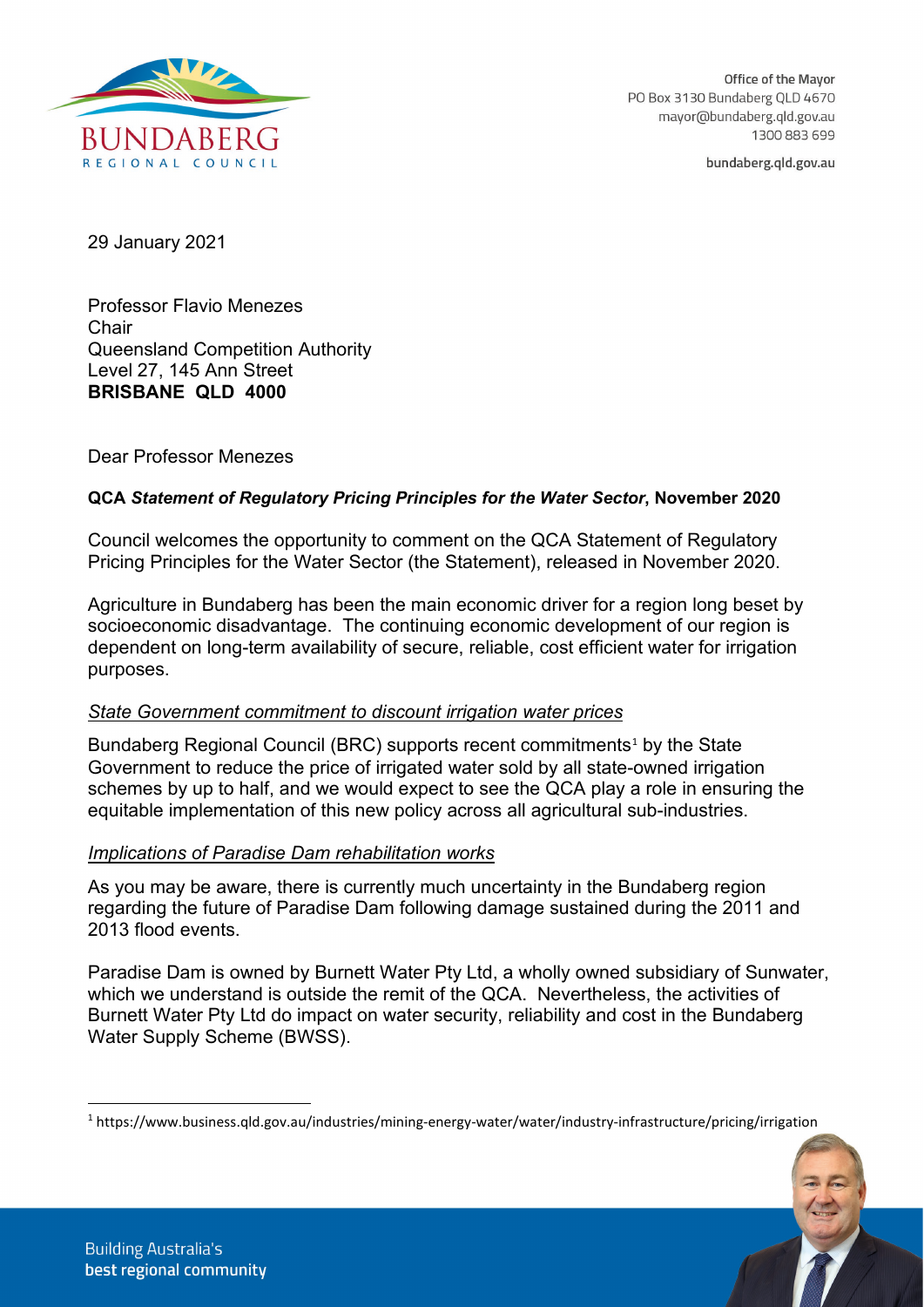In fact, evidence suggests a large amount of potential agricultural investment in the region is now on hold until a decision on Paradise Dam is finalised. While the QCA cannot investigate the pricing of water suppliers outside the referral, it is logical the QCA looks at the impacts of unregulated water prices on regulated prices when they exist in the same scheme.

## *Current water market pricing*

In line with the above, current water prices are determined by factors inconsistent with a stable, long term water market. The entire situation disadvantages the community through no fault of its own and, to our knowledge, is unique in the state and nation. Surely this constitutes a 'public interest matter' and there is a case for intervention in the BWSS water market until such time there is certainty.

Further, water price disparity inside a scheme may inordinately influence the agricultural enterprise mix in the scheme, and independently of other input prices. The propensity for moral hazard exists when a monopoly water service can manipulate the market and enterprise mix to maximise revenue. If adjustments, or transitions, are to occur in the agricultural enterprise mix in the BWSS, they should occur according to stable, long-term market signals.

## *2018 Sunwater water auction*

This relates to Principle 7 in the Statement. There is a perception in the Bundaberg agricultural community that Sunwater's behaviour before during and after the 2018 water auction was not at all transparent and predictable. The fact that this issue strongly influences a class action currently underway against the State Government regarding Paradise Dam is evidence of that.

## *Special case - Burnett Water Pty Ltd*

Considering the above, the reasons Burnett Water Pty Ltd is accorded special status regarding water pricing remains unclear and, as a matter of public interest, QCA should recommend the inclusion of Burnett Water Pty Ltd in all future monopoly provider water pricing investigations.

# *Detailed Business Case – Paradise Dam*

Building Queensland is currently formulating Detailed Business Case (DBC) to investigate options to rehabilitate Paradise Dam. While this study deals with Paradise Dam, it will provide useful insight into overall water pricing in the BWSS and we urge the QCA to take a strong interest in that document.

For example, preliminary findings from the water demand assessment component show that future water purchase plans are price sensitive to the extent that a doubling of Part A tariffs would halve future water demand growth. The region cannot afford the associated contraction of production and investment.

The demand assessment also identified further development and updating of water supply infrastructure as a key issue in the BWSS. Bundaberg Regional Council would expect to see strong engagement and consultation with industry and local government from the QCA when they consider the implications of augmentations in water supply infrastructure in the **BWSS**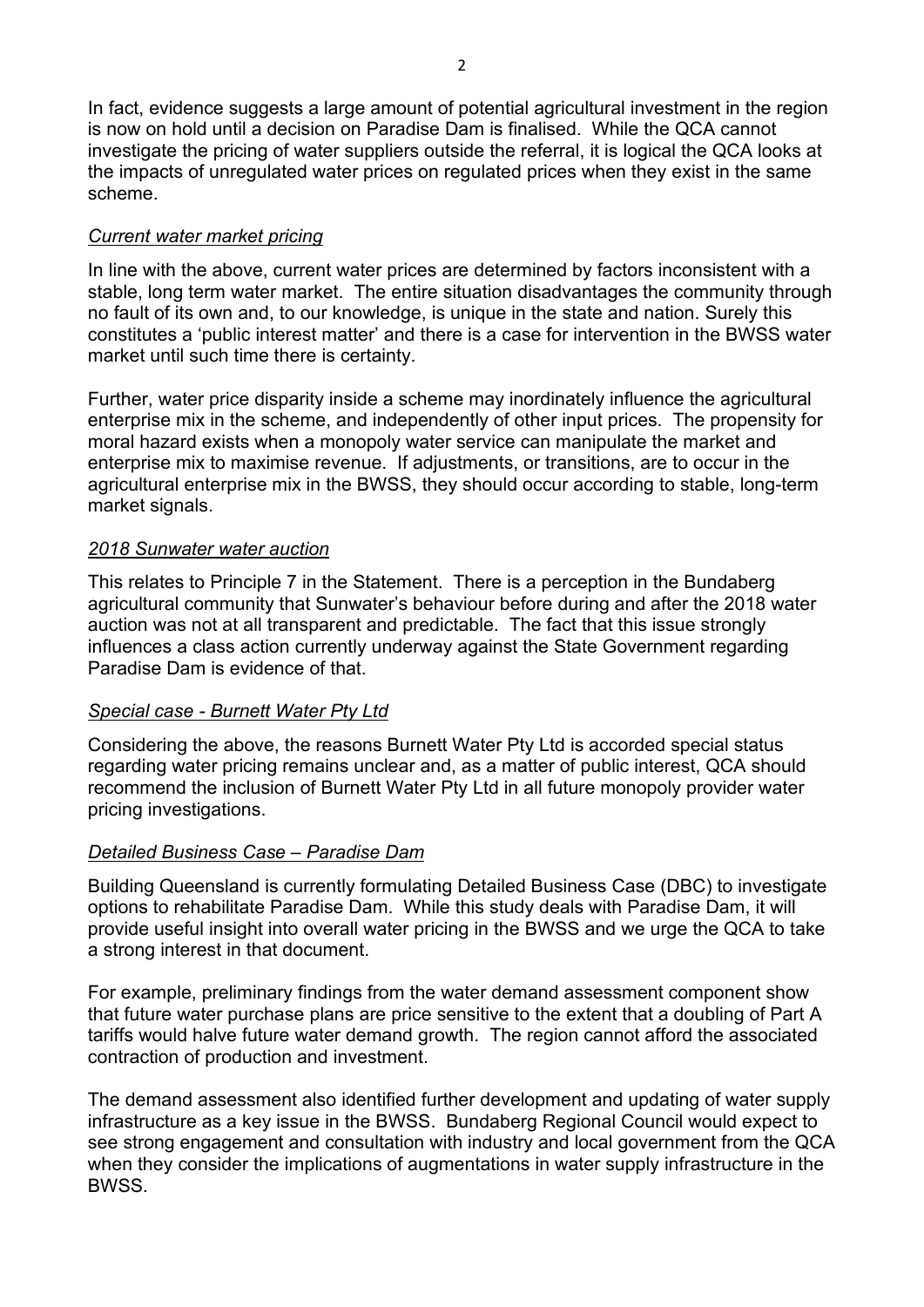## *Efficient costs and service levels*

Bundaberg Regional Council would like to see more clarity around 'efficient costs' and 'service level'.

Principle 1 states that prices should recover the efficient costs of providing the relevant services. On the face of it, this appears fair and reasonable, however the application of it needs to be transparent and consistent. I would encourage the QCA to develop a consistent methodology across monopoly water service providers such that efficient costs and service level are homogeneous for benchmarking purposes. If 'cost efficiency' means providing a 'service level' at minimum cost, then clear principles and definitions around these concepts is fundamental.

## *True Costs*

Study of the current Statement, and previous price reviews, contributes to a perception that monopoly water suppliers may not be revealing their true costs. Realistically there is no genuine incentive to reveal true costs if the service provider loses any amount of revenue as a result of the revelation. When there is no legal recourse to prosecute a firm for gouging, then moral hazard exists for firms to manipulate any measures that are put in place.

It is not clear that the QCA truly has the ability to facilitate a competitive environment across monopoly service providers, induce them to become more cost efficient, and compel them to transfer the benefits to clients.

## *Allocative Efficiency*

As referred to in the Statement, the term 'allocative efficiency' is a simple economic concept, however the practical impact of this concept is more nuanced. Communities have a socioeconomic imperative and transitions occurring in the local industry mix can impact the community in ways that can be hard to anticipate and often disrupt efficient economic decision making. While it is understood that monopoly water suppliers must pursue efficient costs, it is not their remit to, even incidentally, unduly influence what industries or enterprises succeed or fail in a community. Particularly in an environment of disparate internal scheme water pricing. The sugar cane industry contributes greatly to our economy and there is anecdotal evidence that many cane farmers in the BWSS would greatly increase yields, and profitability, by applying more economically accessible water to their crops.

## *Water scarcity pricing*

Increasing the cost of irrigation water when it is most needed has the potential to elevate adverse shocks into a genuinely existential issue for businesses and industry. Water scarcity pricing must not exacerbate adverse events or contribute to the unnecessary or premature exit of a viable enterprise or industry.

I understand that the QCA has a limited brief, however I cannot overstate the importance of cost-efficient irrigation water to the prosperity of the Bundaberg region. We rely on organisations like the QCA to facilitate fair, reasonable and transparent behaviour on the part of monopoly service providers to deliver that water, and we will assist you to do that to the best of our ability.